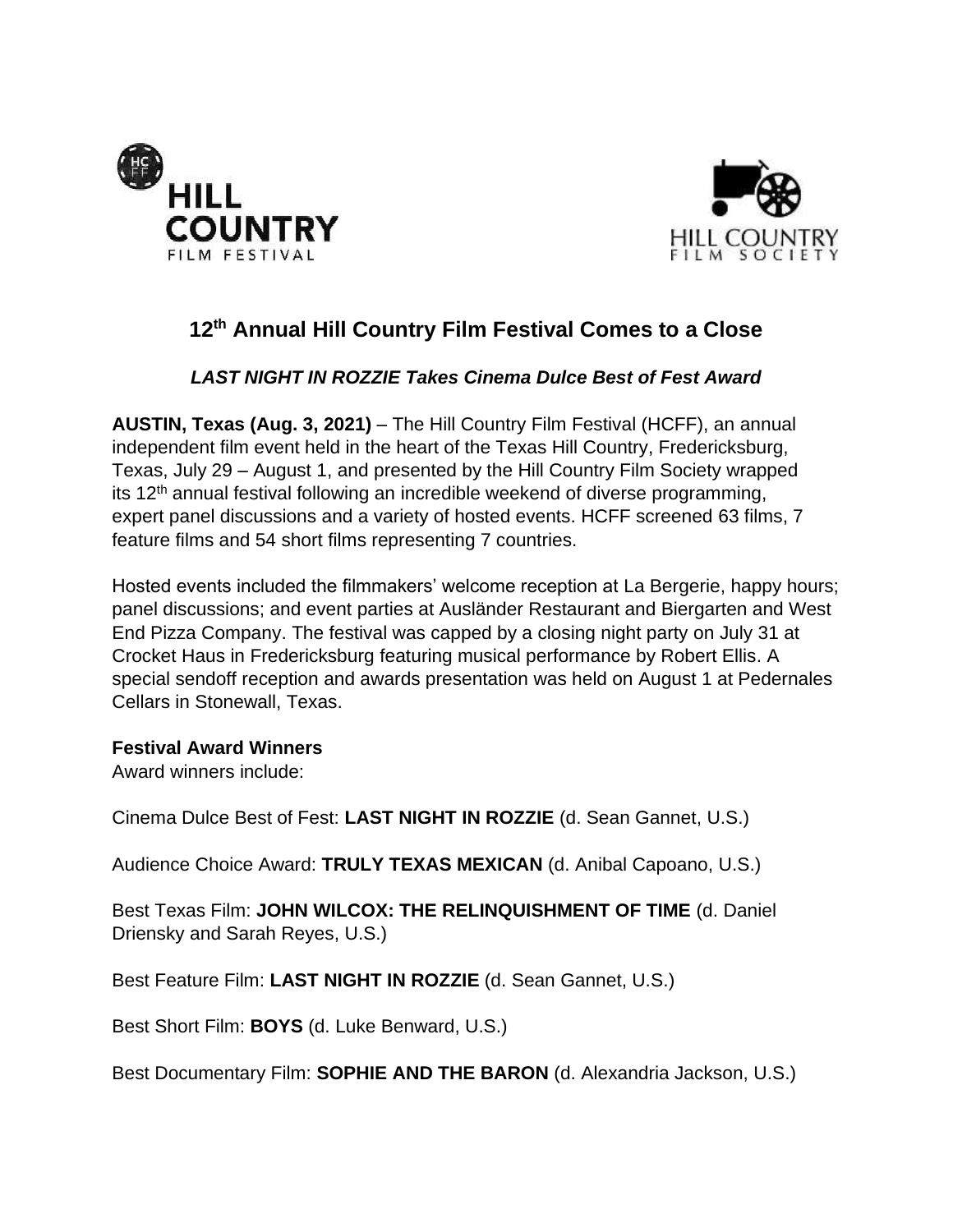Best Student Film: **'01 ESCALADE** (d. Lincoln Edwards, U.S.)

Best Director: Mylissa Fitzsimmons (**EVERYTHING IN THE END**)

Best Actress: Karie Ann Randol (**MALIGNANT**, d. Morgan Bond and Nickolas Grisham, U.S.)

Best Actor: Hugo de Sousa (**EVERYTHING IN THE END**, d. Mylissa Fitzsimmons, Iceland/U.S.)

Cash prizes were given to winners of the festival's Cinema Dulce Best of Fest and Best Texas Film awards sponsored by Texas' premier boutique winery [Pedernales](https://www.pedernalescellars.com/) Cellars. Pedernales Cellars has a long-standing commitment of supporting the development of regional arts organizations, especially those with a strong educational mission. Through these awards, Pedernales Cellars looks to extend its support to include excellence in independent filmmaking for the benefit of the Texas Hill Country community and beyond.

### **Festival Program and Photos**

The official program for this year's HCFF is available [https://www.hillcountryff.com/film-lineup-schedule.](https://www.hillcountryff.com/film-lineup-schedule) Festival photos available at [https://www.facebook.com/HillCountryFilmFestival/photos\\_stream.](https://www.facebook.com/HillCountryFilmFestival/photos_stream)

### **About Festival Sponsors**

Hill Country Film Festival is supported by Auslander Restaurant & Biergarten; Caliche Coffee; Crockett Haus; Fredericksburg Convention and Visitor Bureau; Hoffman Haus; H-E-B; La Bergerie; Pedernales Cellars; Rambler Sparkling Water; Real Ale Brewing Co.; REAL Hard Seltzer; Tubby's Icehouse; TCU Bob Schieffer College of Communication; Texas Film Commission; Whataburger; and West End Pizza Company.

### **About Hill Country Film Festival**

Set in Fredericksburg, Texas, the Hill Country Film Festival (HCFF) is the vision of its director Chad Mathews, an actor, screenwriter, producer and native Texan. Having participated in the film festival circuit, Mathews came to love the camaraderie and shared respect of those who are committed to the art of independent filmmaking. HCFF was created to celebrate and showcase filmmakers from Texas and around the world and is annually presented by the Hill Country Film Society, a 501(c)(3) nonprofit organization. For more information, visit [www.hillcountryff.com.](http://www.hillcountryff.com/)

### **About Hill Country Film Society**

The Hill Country Film Festival, created in 2010 to celebrate and showcase filmmakers from Texas and around the world, quickly evolved into a non-profit organization with a broader vision. The Hill Country Film Society not only hosts the annual festival, but provides year-round independent film programming in the Texas Hill Country as well